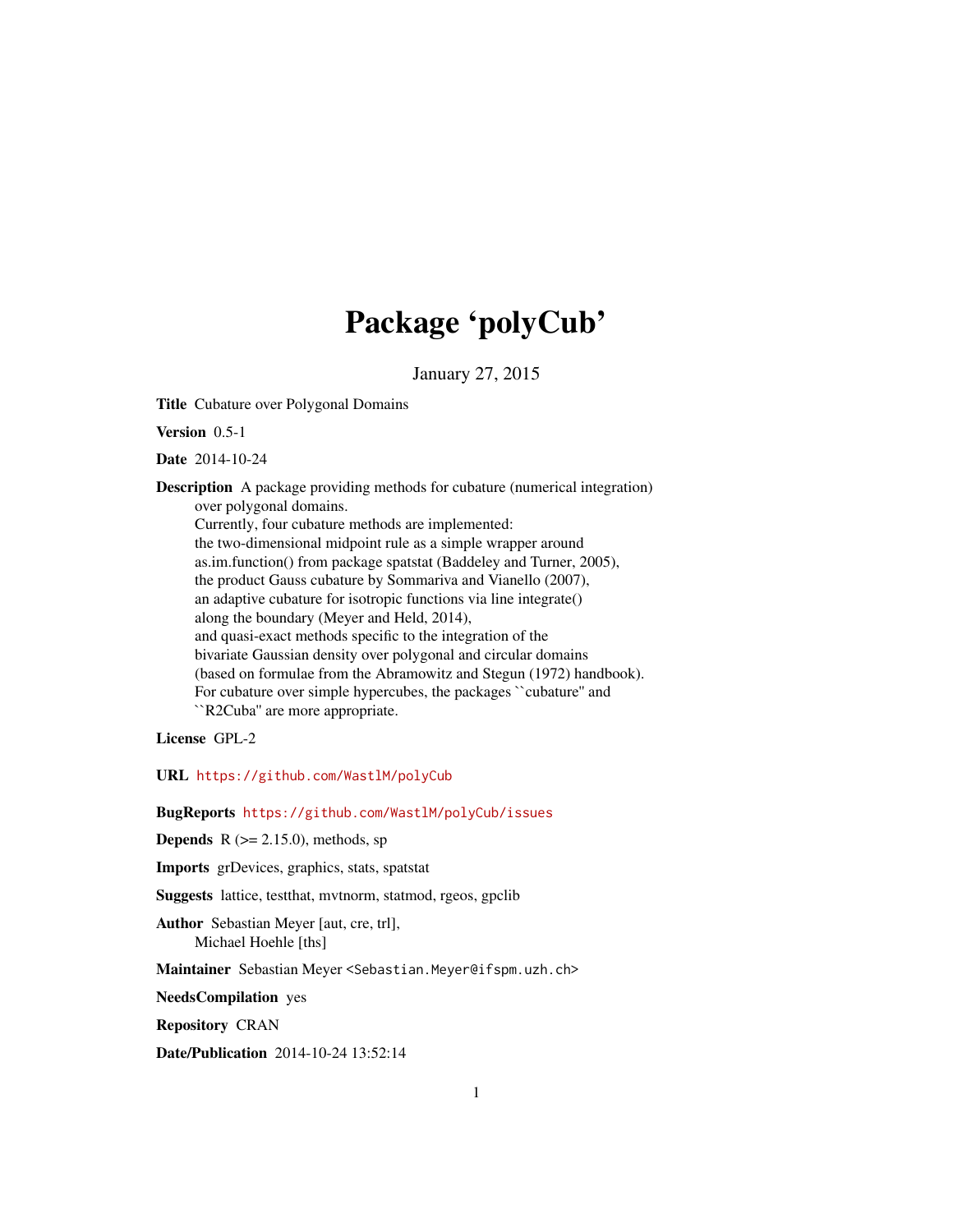# <span id="page-1-0"></span>R topics documented:

| Index | 19 |
|-------|----|
|       |    |
|       |    |
|       |    |
|       |    |
|       |    |
|       |    |
|       |    |
|       |    |
|       |    |
|       |    |
|       |    |
|       |    |
|       |    |
|       |    |

<span id="page-1-1"></span>polyCub-package *Cubature over Polygonal Domains*

# Description

The R package **polyCub** provides methods for **cubature** (numerical integration) **over polygonal** domains. The function  $polyCub()$  $polyCub()$  is the main entry point of the package. It is a wrapper around the specific cubature methods listed below.

#### Details

- [polyCub.midpoint](#page-13-1): Two-dimensional midpoint rule. Polygons are converted to binary pixel images using the [as.im.function](#page-0-0) method from package **spatstat** (Baddeley and Turner, 2005). The integral is then obtained as the sum over (pixel area \* f(pixel midpoint)).
- [polyCub.SV](#page-14-1): Product Gauss cubature as proposed by Sommariva and Vianello (2007).
- [polyCub.iso](#page-11-1): Efficient adaptive cubature for *isotropic* functions via line [integrate\(](#page-0-0)) along the polygon boundary, see Meyer and Held (2014, Supplement B, Section 2.4).
- [polyCub.exact.Gauss](#page-9-1): Quasi-exact method specific to the integration of the *bivariate Gaussian density* over polygonal domains. It is based on formulae from Chapter 26 of the Abramowitz and Stegun (1972) handbook, i.e. triangulation of the polygonal domain (using [tristrip](#page-0-0) of package gpclib) and appropriate evaluations of [pmvnorm](#page-0-0) from package mvtnorm. Note that there is also a function [circleCub.Gauss](#page-3-1) to perform integration of the *isotropic* Gaussian density over *circular domains*.

See Section 3.2 of Meyer (2010) for a more detailed description and benchmark experiment of some of the above cubature methods (and others).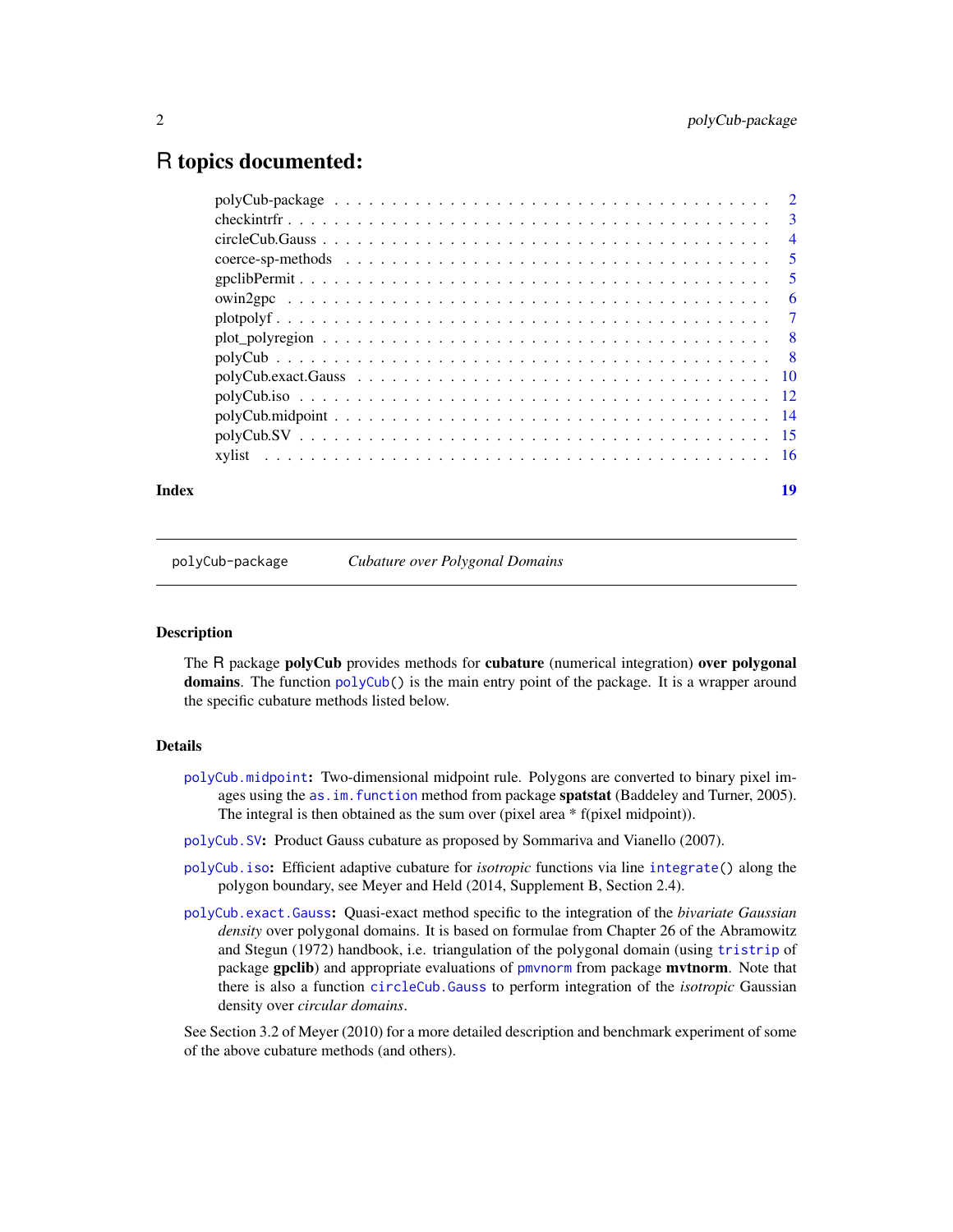#### <span id="page-2-0"></span>checkintrfr 3

#### References

Abramowitz, M. and Stegun, I. A. (1972). Handbook of Mathematical Functions with Formulas, Graphs, and Mathematical Tables. New York: Dover Publications.

Baddeley, A. and Turner, R. (2005). spatstat: an R package for analyzing spatial point patterns. *Journal of Statistical Software*, 12 (6), 1-42.

Meyer, S. (2010). Spatio-Temporal Infectious Disease Epidemiology based on Point Processes. Master's Thesis, LMU Munich. Available as <http://epub.ub.uni-muenchen.de/11703/>.

Meyer, S. and Held, L. (2014). Power-law models for infectious disease spread. *The Annals of Applied Statistics*, 8 (3), 1612-1639.

DOI-Link: <http://dx.doi.org/10.1214/14-AOAS743>, [arXiv:1308.5115](http://arxiv.org/abs/1308.5115)

Sommariva, A. and Vianello, M. (2007). Product Gauss cubature over polygons based on Green's integration formula. *Bit Numerical Mathematics*, 47 (2), 441-453.

# See Also

The packages cubature and R2Cuba, which are more appropriate for cubature over simple hypercubes.

checkintrfr *Check the Integral of* rf*\_*r(r)

#### Description

This function is auxiliary to [polyCub.iso](#page-11-1). The (analytical) integral of  $rf_r(r)$  from 0 to R is checked against a numeric approximation using [integrate](#page-0-0) for various values of the upper bound R. A warning is issued if inconsistencies are found.

#### Usage

```
checkintrfr(intrfr, f, ..., center, control = list(), rs = numeric(0L),
  tolerance = control$rel.tol)
```
#### Arguments

| intrfr       | analytical antiderivative of $rf_r(r)$ from 0 to R (first argument, not necessarily<br>named "R", must be vectorized). If missing, intrfr is approximated numeri-<br>cally using integrate configured with control. |
|--------------|---------------------------------------------------------------------------------------------------------------------------------------------------------------------------------------------------------------------|
| $\mathbf{f}$ | a two-dimensional real function. As its first argument it must take a coordinate<br>matrix, i.e., a numeric matrix with two columns, and it must return a numeric<br>vector of length the number of coordinates.    |
| $\cdot$      | further arguments for f or intrfr.                                                                                                                                                                                  |
| center       | numeric vector of length 2, the center of isotropy.                                                                                                                                                                 |
| control      | list of arguments passed to integrate, the quadrature rule used for the line<br>integral along the polygon boundary.                                                                                                |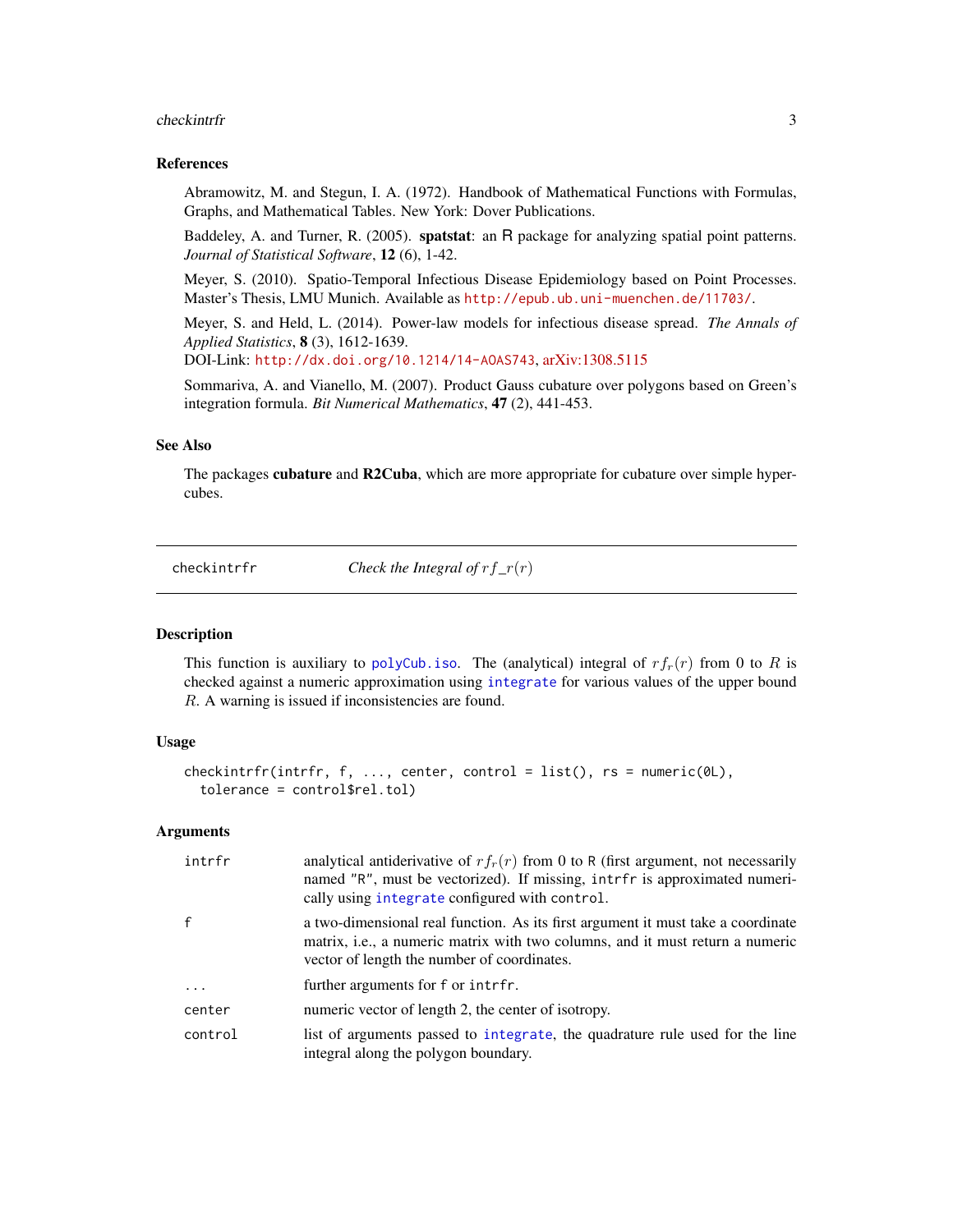<span id="page-3-0"></span>

| rs        | numeric vector of upper bounds for which to check the validity of intrfr. If it<br>has length 0, no checks are performed.                  |
|-----------|--------------------------------------------------------------------------------------------------------------------------------------------|
| tolerance | of all.equal.numeric when comparing intrfr results with numerical inte-<br>gration. Defaults to the relative tolerance used for integrate. |

#### Value

The intrfr function. If it was not supplied, its quadrature version using integrate is returned.

<span id="page-3-1"></span>circleCub.Gauss *Integration of the Isotropic Gaussian Density over Circular Domains*

#### Description

This function calculates the integral of the bivariate, isotropic Gaussian density (i.e.  $\Sigma = sd^{\wedge}2*diag(2)$ ) over circular domains via the cumulative distribution function of the (non-central) Chi-Squared distribution (pchisq), cp. Formula 26.3.24 in Abramowitz and Stegun (1972).

#### Usage

circleCub.Gauss(center, r, mean, sd)

# Arguments

| center | numeric vector of length 2 (center of the circle).                                           |
|--------|----------------------------------------------------------------------------------------------|
| r      | numeric (radius of the circle). Several radii may be supplied.                               |
| mean   | numeric vector of length 2 (mean of the bivariate Gaussian density).                         |
| sd     | numeric (common standard deviation of the isotropic Gaussian density in both<br>dimensions). |

#### Value

The integral value (one for each supplied radius).

#### Note

The non-centrality parameter of the evaluated chi-squared distribution equals the squared distance between the mean and the center. If this becomes too large, the result becomes inaccurate, see [pchisq](#page-0-0).

# References

Abramowitz, M. and Stegun, I. A. (1972). Handbook of Mathematical Functions with Formulas, Graphs, and Mathematical Tables. New York: Dover Publications.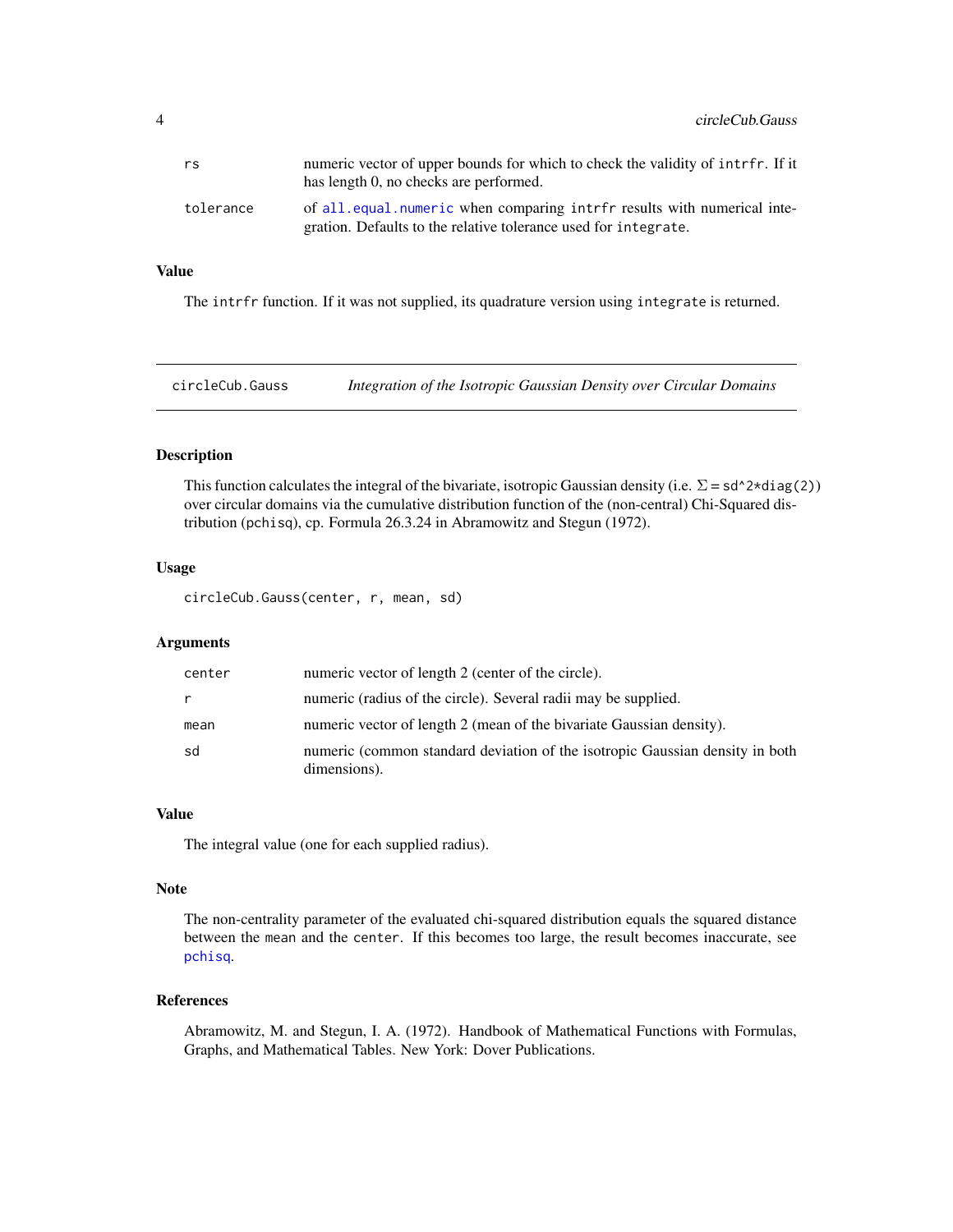# <span id="page-4-0"></span>coerce-sp-methods 5

#### Examples

```
circleCub.Gauss(center=c(1,2), r=3, mean=c(4,5), sd=6)
if (requireNamespace("mvtnorm") && gpclibPermit()) {
  ## compare with cubature over a polygonal approximation of a circle
  disc.poly <- spatstat::disc(radius=3, centre=c(1,2), npoly=32)
  polyCub.exact.Gauss(disc.poly, mean=c(4,5), Sigma=6^2*diag(2))
}
```
coerce-sp-methods *Coerce* "Polygons" *to* "owin"

#### Description

Package polyCub also implements coerce-methods (as(object, Class)) to convert ["Polygons"](#page-0-0) (or ["SpatialPolygons"](#page-0-0) or ["Polygon"](#page-0-0)) to ["owin"](#page-0-0).

# Author(s)

Sebastian Meyer

<span id="page-4-1"></span>gpclibPermit gpclib *Licence Acceptance*

#### Description

Similar to the handling in package **maptools**, these functions explicitly accept the restricted gpclib licence (commercial use prohibited) and report its acceptance status, respectively. gpclib functionality is only required for [polyCub.exact.Gauss](#page-9-1).

# Usage

```
gpclibPermit()
```
gpclibPermitStatus()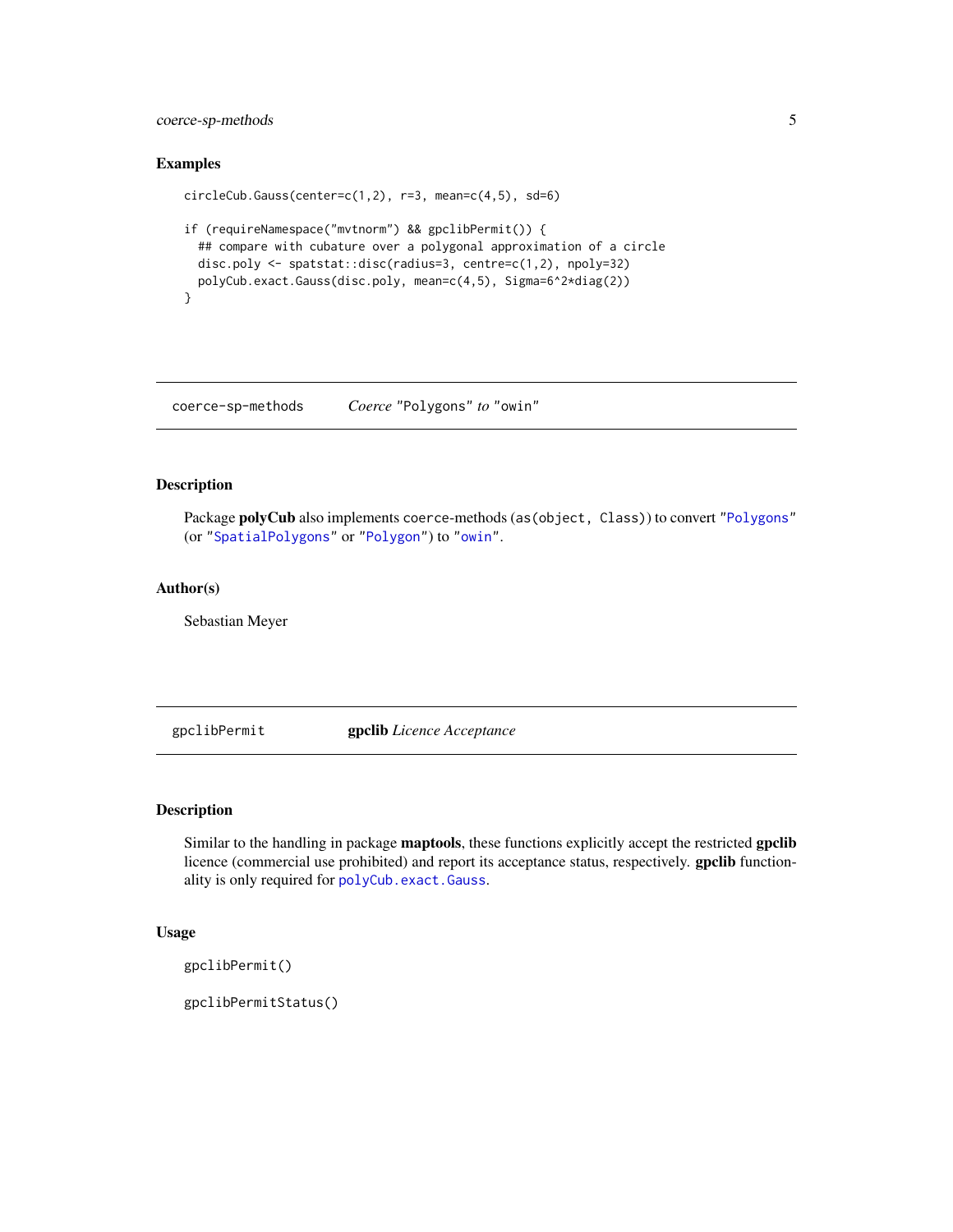<span id="page-5-1"></span><span id="page-5-0"></span>

Package polyCub implements converters between the classes ["owin"](#page-0-0) of package spatstat and ["gpc.poly"](#page-0-0) of package **rgeos** (originally from gpclib). Support for the "gpc.poly" class was dropped from spatstat as of version 1.34-0.

#### Usage

```
owin2gpc(object)
gpc2owin(object, ...)
```
#### Arguments

| object                  | an object of class "gpc.poly" or "owin", respectively. |
|-------------------------|--------------------------------------------------------|
| $\cdot$ $\cdot$ $\cdot$ | further arguments passed to owin.                      |

#### Value

The converted polygon of class "gpc.poly" or "owin", respectively. If neither package rgeos nor gpclib are available, owin2gpc will just return the pts slot of the "gpc.poly" (no formal class) with a warning.

#### Note

The converter owin2gpc requires the package rgeos (or gpclib) for the formal class definition of a "gpc.poly". It will produce vertices ordered according to the sp convention, i.e. clockwise for normal boundaries and anticlockwise for holes, where, however, the first vertex is *not* repeated!

#### Author(s)

Sebastian Meyer

# See Also

[xylist](#page-15-1), and the package rgeos for conversions of "gpc.poly" objects from and to sp's ["SpatialPolygons"](#page-0-0) class.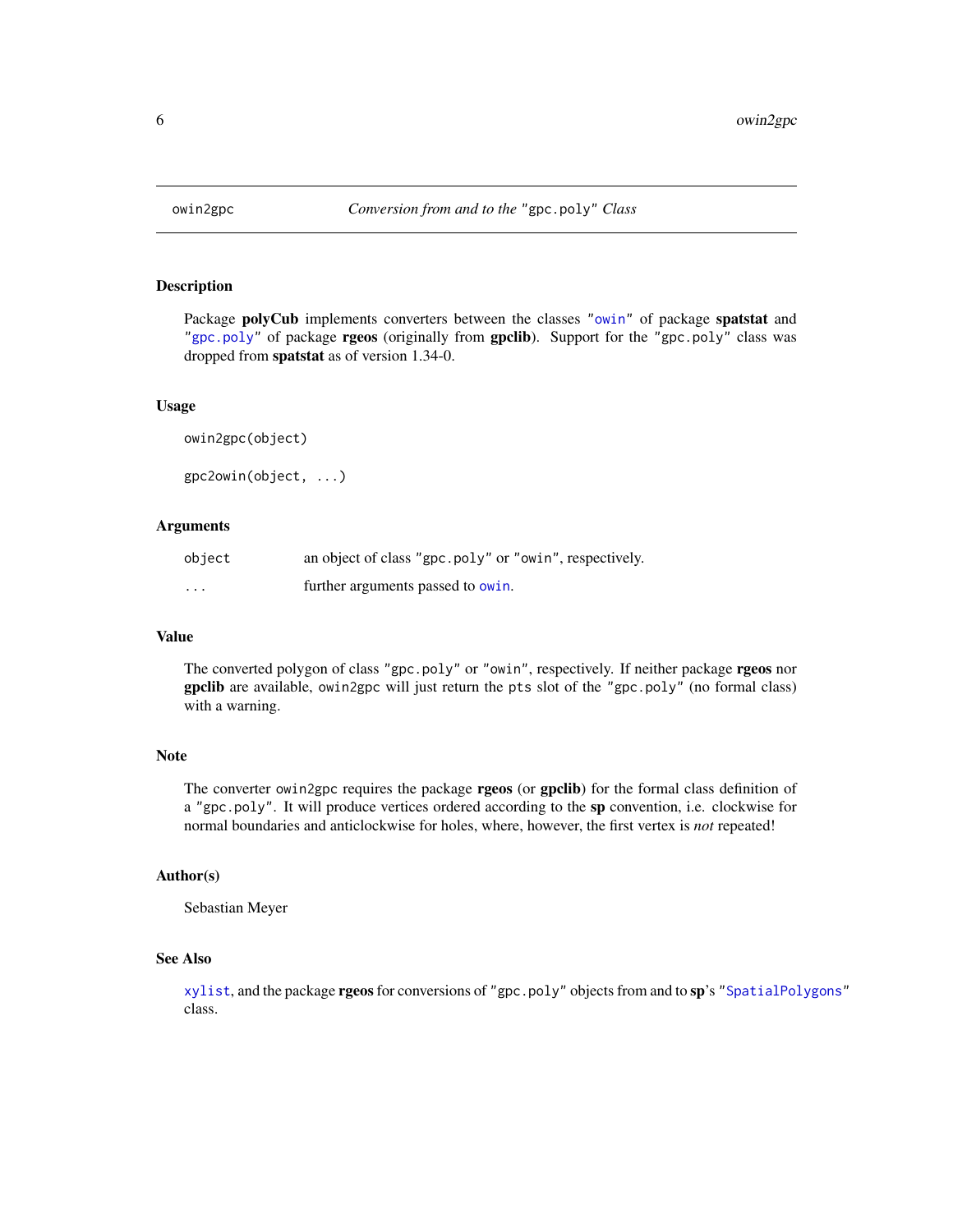<span id="page-6-1"></span><span id="page-6-0"></span>

Produces a combined plot of a polygonal domain and an image of a bivariate function, using either [lattice::levelplot](#page-0-0) or [image](#page-0-0).

# Usage

```
plotpolyf(polyregion, f, ..., npixel = 100, cuts = 15,
 col = rev(head.colors(cuts + 1)), lwd = 3, xlim = NULL, ylim = NULL,
 use.lattice = TRUE, print.args = list())
```
# Arguments

| polyregion   | a polygonal domain. The following classes are supported: "owin", "gpc.poly",<br>"SpatialPolygons", "Polygons", and "Polygon" (for these we have an inter-<br>nal xylist method).                                         |
|--------------|--------------------------------------------------------------------------------------------------------------------------------------------------------------------------------------------------------------------------|
| $\mathsf{f}$ | a two-dimensional real function. As its first argument it must take a coordinate<br>matrix, <i>i.e.</i> , a numeric matrix with two columns, and it must return a numeric<br>vector of length the number of coordinates. |
| $\cdots$     | further arguments for f.                                                                                                                                                                                                 |
| npixel       | numeric vector of length 1 or 2 setting the number of pixels in each dimension.                                                                                                                                          |
| cuts         | number of cut points in the $z$ dimension. The range of function values will be<br>divided into cuts+1 levels.                                                                                                           |
| col          | colour vector used for the function levels.                                                                                                                                                                              |
| lwd          | line width of the polygon edges.                                                                                                                                                                                         |
| xlim, ylim   | numeric vectors of length 2 setting the axis limits. NULL means using the bound-<br>ing box of polyregion.                                                                                                               |
| use.lattice  | logical indicating if <b>lattice</b> graphics (levelplot) should be used.                                                                                                                                                |
| print.args   | a list of arguments passed to print. trellis for plotting the produced "trellis"<br>object (given use. $lattice = TRUE$ ). The latter will be returned without explicit<br>printing if print. args is not a list.        |

# Author(s)

Sebastian Meyer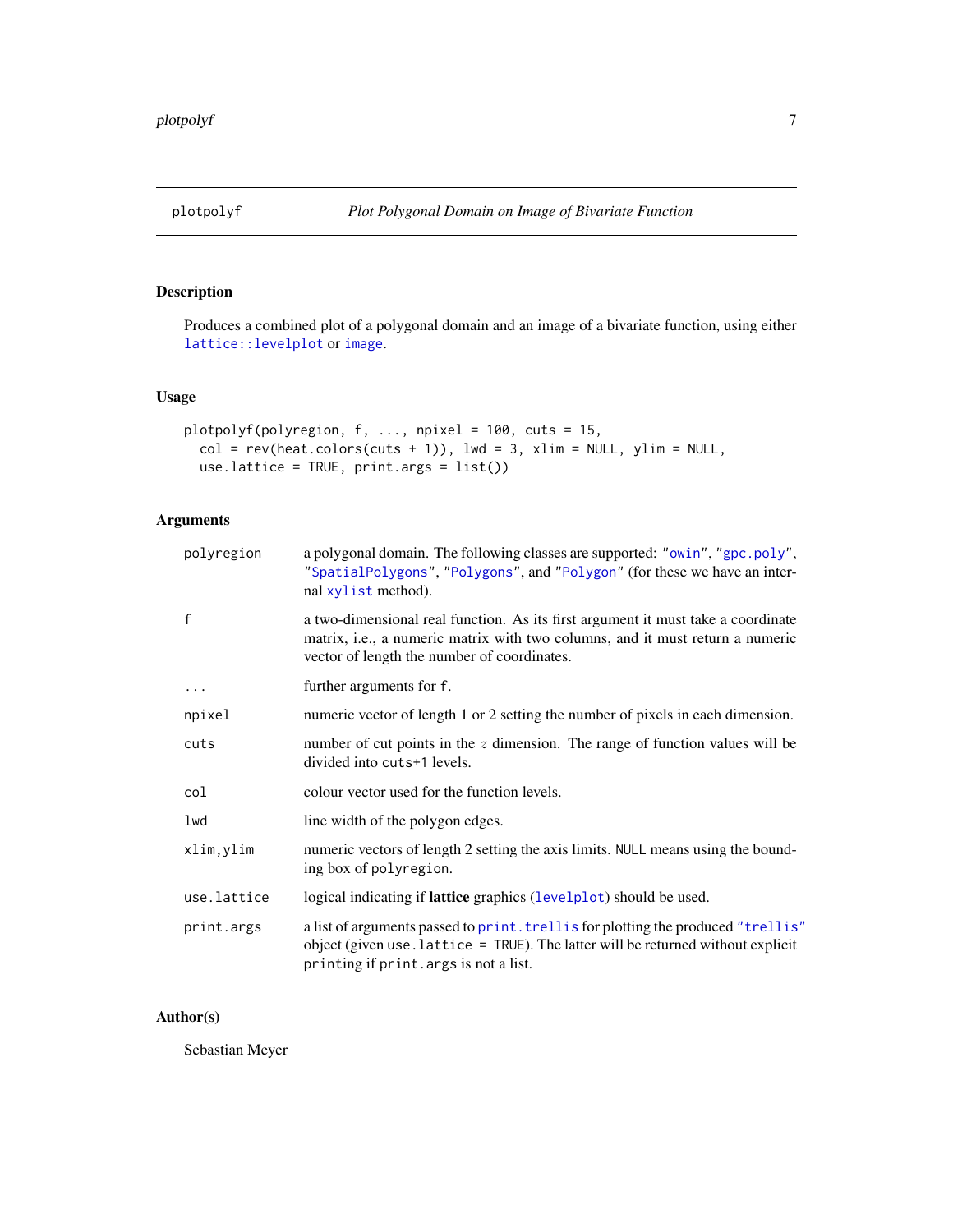#### Examples

```
### a polygonal domain
data("letterR", package="spatstat")
### f: isotropic exponential decay
fr <- function(r, rate=1) dexp(r, rate=rate)
fcenter <-c(2,3)f <- function (s, rate=1) fr(sqrt(rowSums(t(t(s)-fcenter)^2)), rate=rate)
### plot
plotpolyf(letterR, f, use.lattice=FALSE)
plotpolyf(letterR, f, use.lattice=TRUE)
```
plot\_polyregion *Plots a Polygonal Domain (of Various Classes)*

# Description

Plots a Polygonal Domain (of Various Classes)

#### Usage

```
plot_polyregion(polyregion, lwd = 2, add = FALSE)
```
# Arguments

| polyregion | a polygonal domain. The following classes are supported: "owin", "gpc.poly",<br>"SpatialPolygons", "Polygons", and "Polygon" (for these we have an inter-<br>nal xylist method). |
|------------|----------------------------------------------------------------------------------------------------------------------------------------------------------------------------------|
| 1wd        | line width of the polygon edges.                                                                                                                                                 |
| add        | logical. Add to existing plot?                                                                                                                                                   |

<span id="page-7-1"></span>polyCub *Wrapper Function for the Various Cubature Methods*

### Description

Instead of calling one of the specific cubature methods of this package, the wrapper function polyCub may be used together with the method argument.

# Usage

```
polyCub(polyregion, f, method = c("SV", "midpoint", "iso", "exact.Gauss"),
  \ldots, plot = FALSE)
```
<span id="page-7-0"></span>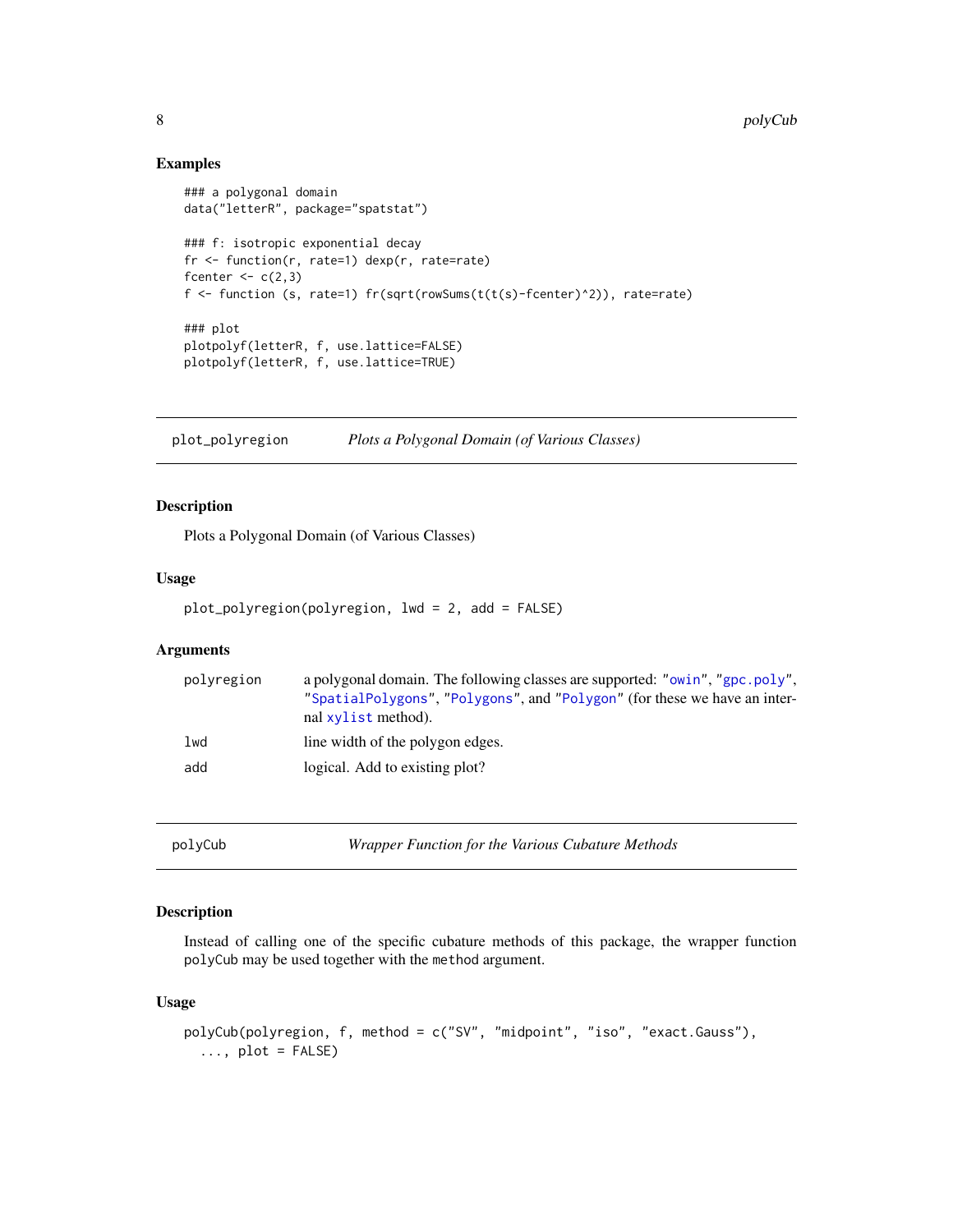#### <span id="page-8-0"></span>polyCub 9

#### Arguments

| polyregion | a polygonal integration domain. The supported classes depend on the specific<br>method, however, the "owin" class from package spatstat works for all meth-<br>ods, as well should a "gpc.poly" polygon (but see the comments in help ("coerce-methods")).             |
|------------|------------------------------------------------------------------------------------------------------------------------------------------------------------------------------------------------------------------------------------------------------------------------|
| f          | two-dimensional function to be integrated. As its first argument the function<br>must take a coordinate matrix, <i>i.e.</i> a numeric matrix with two columns. For the<br>"exact. Gauss" method, f is ignored since it is specific to the bivariate normal<br>density. |
| method     | choose one of the implemented cubature methods (partial argument matching<br>is applied), see help("polyCub-package") for an overview. Defaults to using<br>the product Gauss cubature implemented in polyCub. SV.                                                     |
| .          | arguments of f or of the specific method.                                                                                                                                                                                                                              |
| plot       | logical indicating if an illustrative plot of the numerical integration should be<br>produced.                                                                                                                                                                         |

# Value

The approximated integral of f over polyregion.

### See Also

Other polyCub.methods: [.polyCub.iso](#page-11-2), [polyCub.iso](#page-11-1); [polyCub.SV](#page-14-1); [polyCub.exact.Gauss](#page-9-1); [polyCub.midpoint](#page-13-1)

# Examples

### Short comparison of the various cubature methods

```
## 2D-function to integrate (here: isotropic zero-mean Gaussian density)
f <- function (s, sigma = 5) exp(-rowSums(s^2)/2/sigma^2) / (2*pi*sigma^2)
```

```
## simple polygonal integration domain
disc.owin <- spatstat::disc(radius=5, centre=c(3,2), npoly=8)
```

```
## plot image of the function and integration domain
plotpolyf(disc.owin, f, xlim=c(-8,8), ylim=c(-8,8))
```

```
### Two-dimensional midpoint rule
testmidpoint <- function (eps, main=paste("2D midpoint rule with eps =",eps))
{
   plotpolyf(disc.owin, f, xlim=c(-8,8), ylim=c(-8,8), use.lattice=FALSE)
   ## add evaluation points to plot
   with(spatstat::as.mask(disc.owin, eps=eps),
         points(expand.grid(xcol, yrow), col=m, pch=20))
   polyCub.midpoint(disc.owin, f, eps=eps)
}
testmidpoint(5)
testmidpoint(3)
```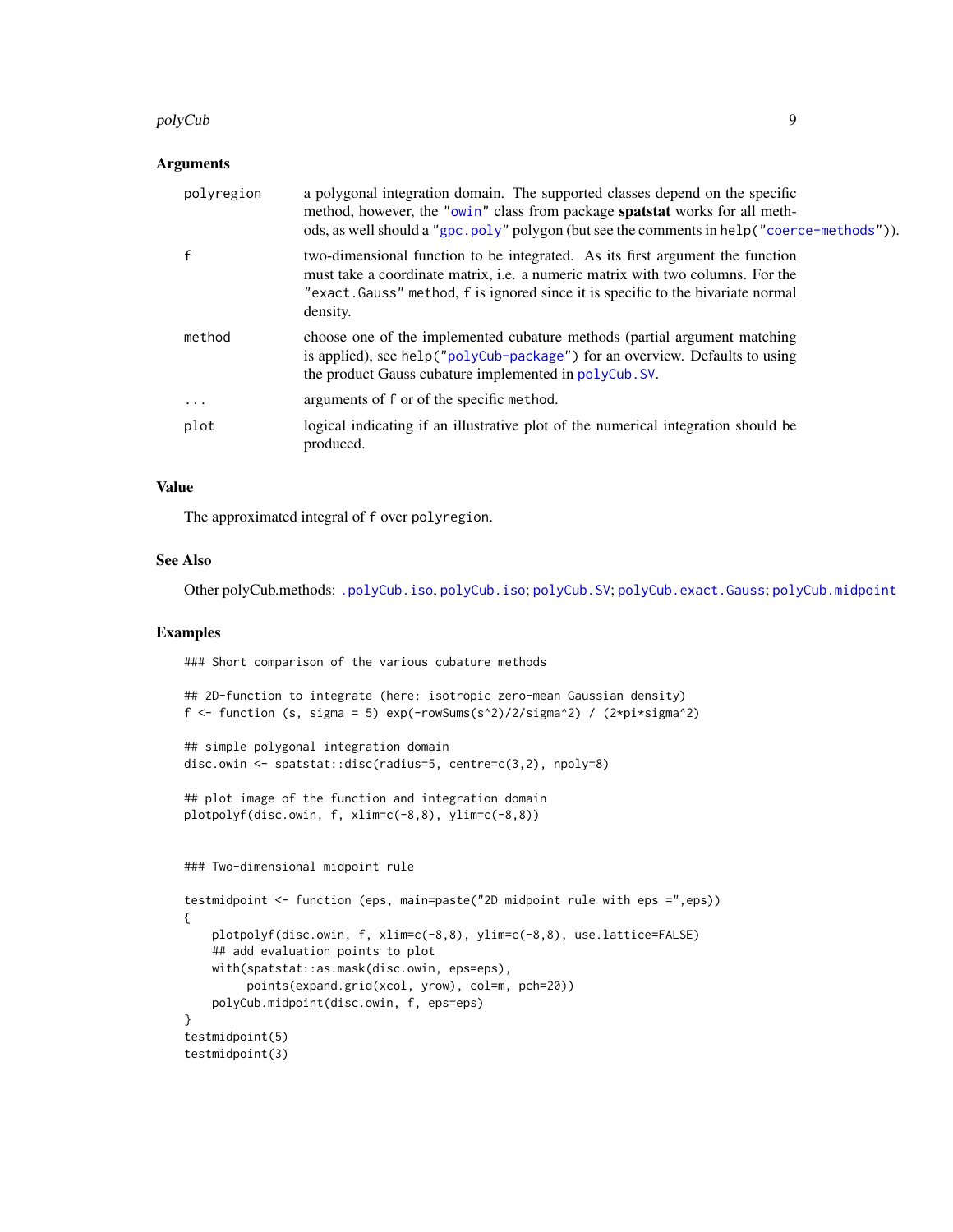```
testmidpoint(0.5)
testmidpoint(0.2)
### Product Gauss cubature using an increasing number of nodes
for (nGQ in c(1:5,10,20,60)) {
   cat("nGQ =", sprintf("%2i",nGQ), ": ",
        format(polyCub.SV(disc.owin, f, nGQ=nGQ), digits=16),
        "\n")
}
## 'rotation' affects location of nodes
opar \leq par(mfrow=c(1,2))
polyCub.SV(disc.owin, f, nGQ=2, rotation=FALSE, plot=TRUE)
polyCub.SV(disc.owin, f, nGQ=2, rotation=TRUE, plot=TRUE)
par(opar)
### Line integration along the boundary for isotropic functions
polyCub.iso(disc.owin, f, center=c(0,0)) # see ?polyCub.iso
### Quasi-exact cubature of the bivariate Gaussian density
### using gpclib::tristrip and mvtnorm::pmvnorm()
if (requireNamespace("mvtnorm") && gpclibPermit()) {
    print(polyCub.exact.Gauss(disc.owin, mean=c(0,0), Sigma=5^2*diag(2),
                              plot=TRUE), digits=16)
}
```
<span id="page-9-1"></span>polyCub.exact.Gauss *Quasi-Exact Cubature of the Bivariate Normal Density*

### Description

Integration is based on triangulation of the polygonal domain and formulae from the Abramowitz and Stegun (1972) handbook (Section 26.9, Example 9, pp. 956f.). This method is quite cumbersome because the A&S formula is only for triangles where one vertex is the origin (0,0). For each triangle of the [tristrip](#page-0-0) we have to check in which of the 6 outer regions of the triangle the origin (0,0) lies and adapt the signs in the formula appropriately. (AOB+BOC-AOC) or (AOB-AOC-BOC) or (AOB+AOC-BOC) or (AOC+BOC-AOB) or . . . . However, the most time consuming step is the evaluation of [pmvnorm](#page-0-0).

#### Usage

```
polyCub.execute.Gauss(polyregion, mean = c(0, 0), Sigma = diag(2),
  plot = FALSE)
```
<span id="page-9-0"></span>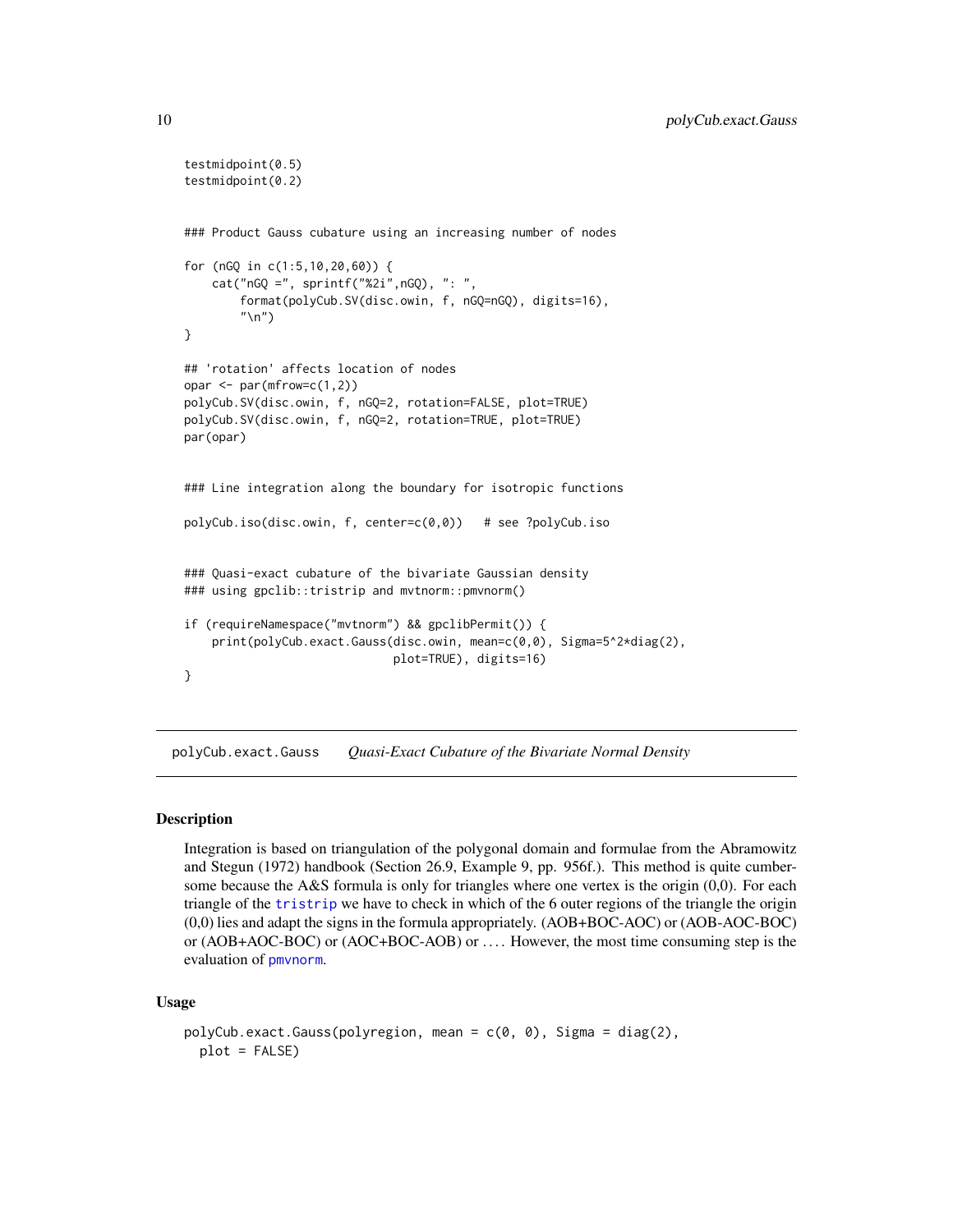### <span id="page-10-0"></span>Arguments

| polvregion | a "gpc.poly" polygon or something that can be coerced to this class, e.g.,<br>an "owin" polygon (converted via owin2gpc and $-$ given <b>rgeos</b> is available $-$<br>"SpatialPolygons" also work. |
|------------|-----------------------------------------------------------------------------------------------------------------------------------------------------------------------------------------------------|
| mean,Sigma | mean and covariance matrix of the bivariate normal density to be integrated.                                                                                                                        |
| plot       | logical indicating if an illustrative plot of the numerical integration should be<br>produced. Note that the polyregion will be shifted and scaled.                                                 |

#### Value

The integral of the bivariate normal density over polyregion. Two attributes are appended to the integral value:

| nEval | number of triangles over which the standard bivariate normal density had to be<br>integrated, i.e. number of calls to pmynorm and pnorm, the former of which being<br>the most time-consuming operation.         |
|-------|------------------------------------------------------------------------------------------------------------------------------------------------------------------------------------------------------------------|
| error | Approximate absolute integration error steming from the error introduced by the<br>n Eval pm norm evaluations. For this reason, the cubature method is in fact only<br>quasi-exact (as is the pmynorm function). |

#### Note

The package gpclib (which is required to produce the tristrip, since this is not yet implemented in rgeos) has a restricted license (commercial use prohibited). It has to be accepted explicitly via [gpclibPermit\(](#page-4-1)) prior to using polyCub.exact.Gauss.

# References

Abramowitz, M. and Stegun, I. A. (1972). Handbook of Mathematical Functions with Formulas, Graphs, and Mathematical Tables. New York: Dover Publications.

# See Also

[circleCub.Gauss](#page-3-1) for quasi-exact cubature of the isotropic Gaussian density over a circular domain.

Other polyCub.methods: [.polyCub.iso](#page-11-2), [polyCub.iso](#page-11-1); [polyCub.SV](#page-14-1); [polyCub.midpoint](#page-13-1); [polyCub](#page-7-1)

#### Examples

# see example(polyCub)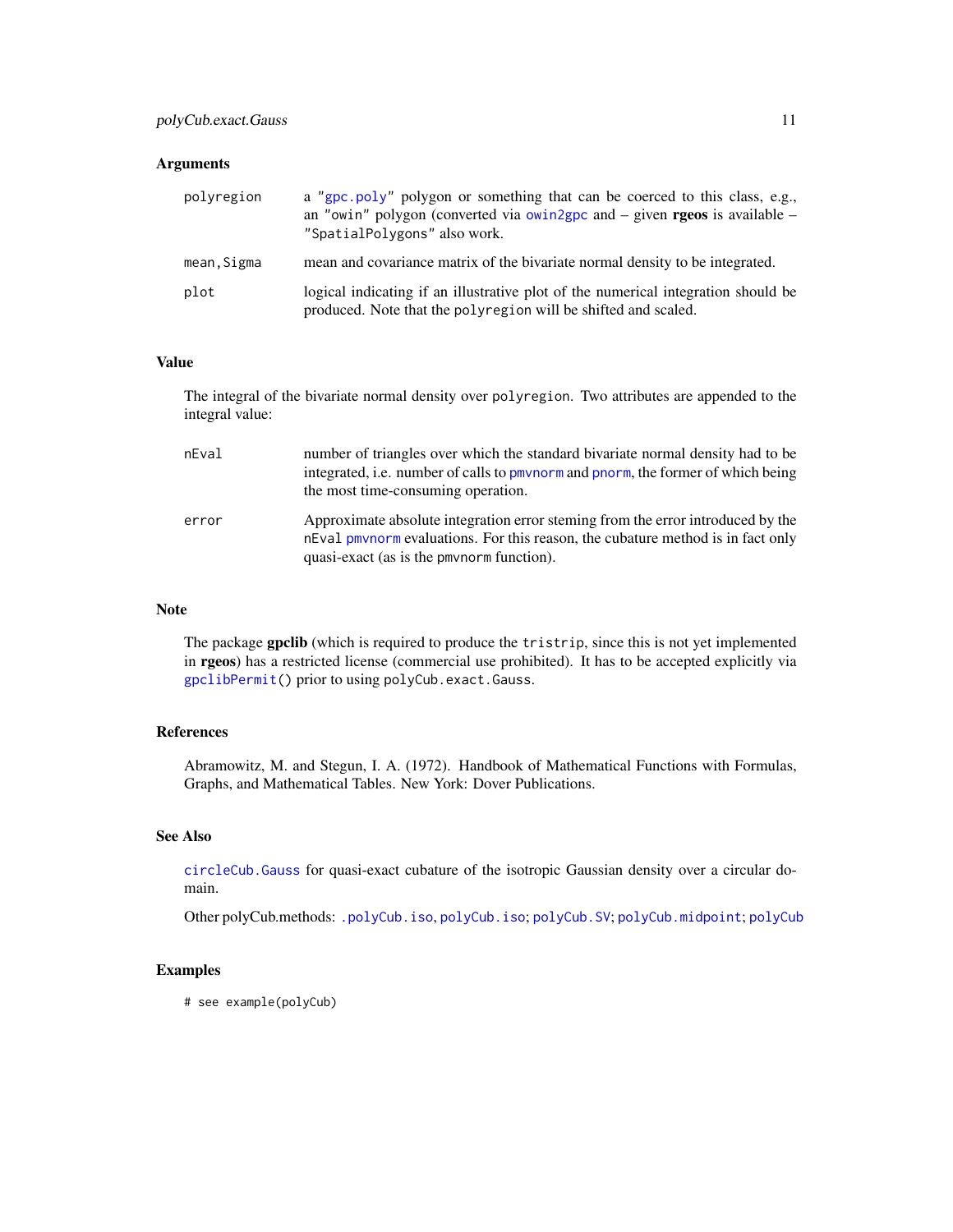Conducts numerical integration of a two-dimensional isotropic function  $f(x, y) = f_r(||(x, y) - y|)$  $\mu$ ||), with  $\mu$  being the center of isotropy, over a polygonal domain. It internally solves a line integral along the polygon boundary using [integrate](#page-0-0) where the integrand requires the antiderivative of  $rf_r(r)$ , which ideally is analytically available and supplied to the function as argument intrfr. The two-dimensional integration problem thereby reduces to an efficient adaptive quadrature in one dimension. See Meyer and Held (2014, Supplement B, Section 2.4) for mathematical details.

.polyCub.iso is a "bare-bone" version of polyCub.iso.

#### Usage

```
polyCub.iso(polyregion, f, intrfr, ..., center, control = list(),
 check.intrfr = FALSE, plot = FALSE)
```

```
.polyCub.iso(polys, intrfr, ..., center, control = list(),
 .witherror = FALSE)
```
## Arguments

| polyregion   | a polygonal domain. The following classes are supported: "owin", "gpc.poly",<br>"SpatialPolygons", "Polygons", and "Polygon" (for these we have an inter-<br>nal xylist method).                                                                                                                                                        |
|--------------|-----------------------------------------------------------------------------------------------------------------------------------------------------------------------------------------------------------------------------------------------------------------------------------------------------------------------------------------|
| $\mathsf{f}$ | a two-dimensional real function. As its first argument it must take a coordinate<br>matrix, <i>i.e.</i> , a numeric matrix with two columns, and it must return a numeric<br>vector of length the number of coordinates.                                                                                                                |
| intrfr       | analytical antiderivative of $rf_r(r)$ from 0 to R (first argument, not necessarily<br>named "R", must be vectorized). If missing, intrfr is approximated numeri-<br>cally using integrate configured with control.                                                                                                                     |
|              | further arguments for f or intrfr.                                                                                                                                                                                                                                                                                                      |
| center       | numeric vector of length 2, the center of isotropy.                                                                                                                                                                                                                                                                                     |
| control      | list of arguments passed to integrate, the quadrature rule used for the line<br>integral along the polygon boundary.                                                                                                                                                                                                                    |
| check.intrfr | logical (or numeric vector) indicating if (for which r's) the supplied intrfr<br>function should be checked against a numeric approximation. This check re-<br>quires f to be specified. If TRUE, the set of test r's defaults to a seq of length 20<br>from 1 to the maximum absolute x or y coordinate of any edge of the polyregion. |
| plot         | logical indicating if an image of the function should be plotted together with the<br>polygonal domain, i.e., plotpolyf(polyregion, f, ).                                                                                                                                                                                               |
| polys        | something like owin\$bdry, but see xylist.                                                                                                                                                                                                                                                                                              |
| .witherror   | logical indicating if an upperbound for the absolute integration error should be<br>attached as an attribute to the result?                                                                                                                                                                                                             |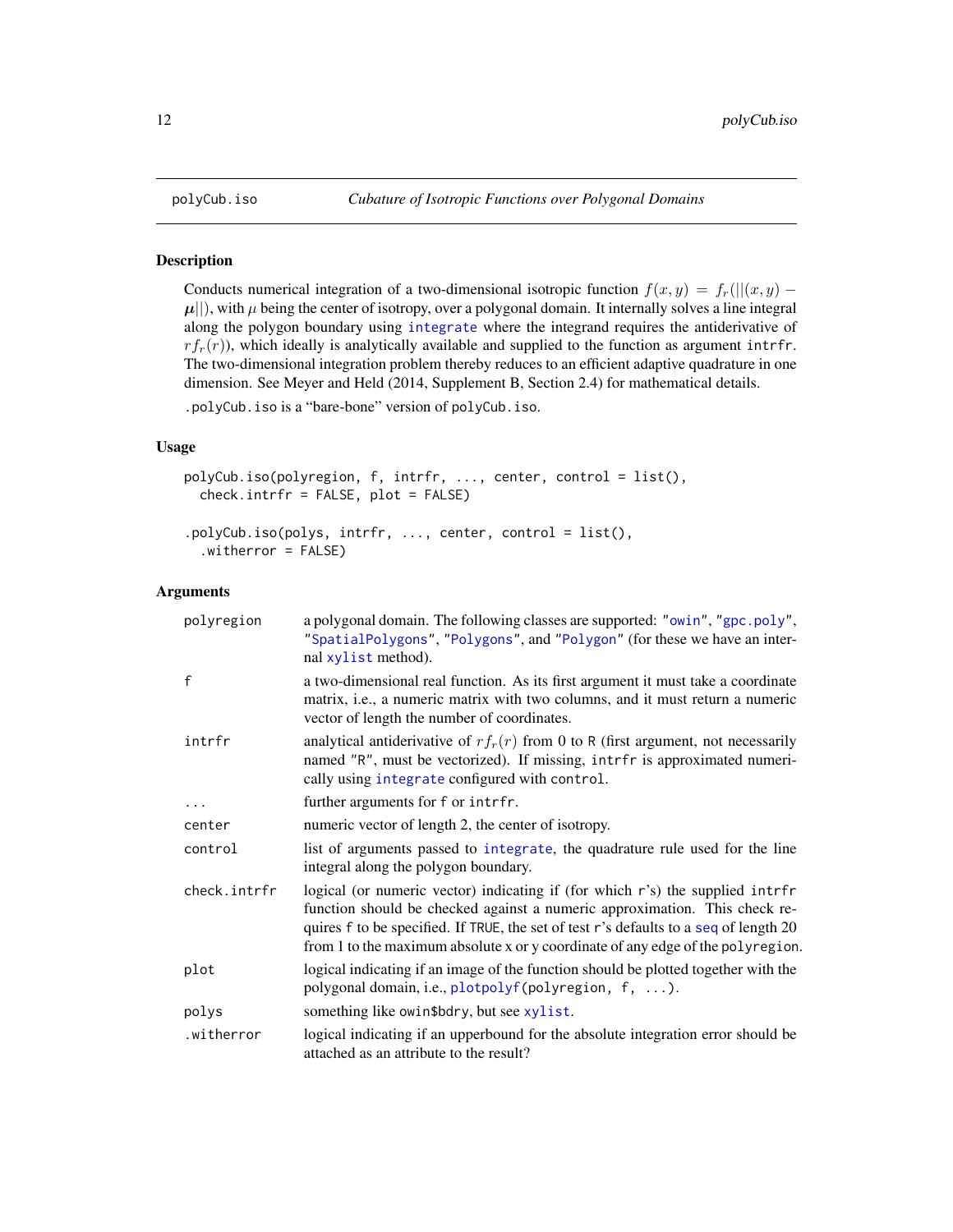#### <span id="page-12-0"></span>polyCub.iso 13

#### Value

The approximate integral of the isotropic function f over polyregion.

If the intrfr function is provided (which is assumed to be exact), an upperbound for the absolute integration error is appended to the result as attribute "abs.error". It equals the sum of the absolute errors reported by all [integrate](#page-0-0) calls (there is one for each edge of polyregion).

#### Author(s)

Sebastian Meyer

The basic mathematical formulation of this efficient integration for radially symmetric functions was ascertained with great support by Emil Hedevang (2013), Dept. of Mathematics, Aarhus University, Denmark.

#### References

Hedevang, E. (2013). Personal communication at the Summer School on Topics in Space-Time Modeling and Inference (May 2013, Aalborg, Denmark).

Meyer, S. and Held, L. (2014). Power-law models for infectious disease spread. *The Annals of Applied Statistics*, 8 (3), 1612-1639.

DOI-Link: <http://dx.doi.org/10.1214/14-AOAS743>, [arXiv:1308.5115](http://arxiv.org/abs/1308.5115)

# See Also

Other polyCub.methods: [polyCub.SV](#page-14-1); [polyCub.exact.Gauss](#page-9-1); [polyCub.midpoint](#page-13-1); [polyCub](#page-7-1)

#### Examples

```
## we use the example polygon and f (exponential decay) from
example(plotpolyf)
```

```
## numerical approximation of 'intrfr'
(intISOnum <- polyCub.iso(letterR, f, center=fcenter))
```

```
## analytical 'intrfr' (recall: f_r(r)=dexp(r), we need int_0^R r*f(r) dr)
intrfr <- function (R, rate=1) pgamma(R, 2, rate) / rate
(intISOana <- polyCub.iso(letterR, intrfr=intrfr, center=fcenter))
```

```
stopifnot(all.equal(intISOana, intISOnum, check.attributes=FALSE))
```

```
### polygon area: f(r) = 1, f(x,y) = 1, center does not really matter
```

```
intrfr.const <- function (R) R^2/2
(area.ISO <- polyCub.iso(letterR, intrfr=intrfr.const, center=c(0,0)))
```

```
stopifnot(all.equal(spatstat::area.owin(letterR),
                    area.ISO,
                    check.attributes=FALSE))
## the hole is subtracted correctly
```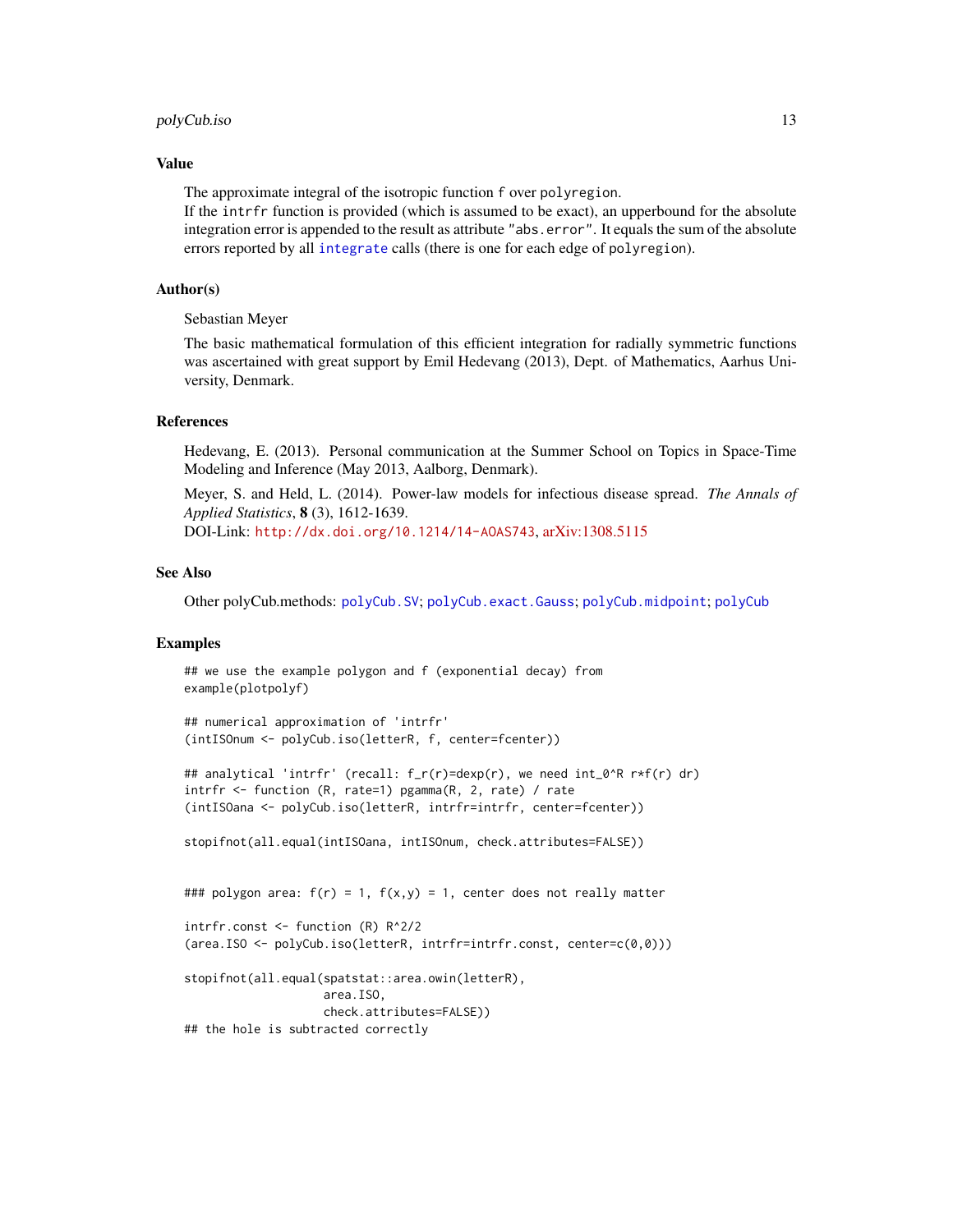<span id="page-13-1"></span><span id="page-13-0"></span>

The surface is converted to a binary pixel image using the [as.im.function](#page-0-0) method from package spatstat (Baddeley and Turner, 2005). The integral under the surface is then approximated as the sum over (pixel area \* f(pixel midpoint)).

#### Usage

```
polyCub.midpoint(polyregion, f, ..., eps = NULL, dimyx = NULL,
 plot = FALSE)
```
#### Arguments

| polyregion   | a polygonal integration domain. It can be any object coercible to the spatstat<br>class "owin" (via as . owin).                                                                                                          |
|--------------|--------------------------------------------------------------------------------------------------------------------------------------------------------------------------------------------------------------------------|
| $\mathsf{f}$ | a two-dimensional real function. As its first argument it must take a coordinate<br>matrix, <i>i.e.</i> , a numeric matrix with two columns, and it must return a numeric<br>vector of length the number of coordinates. |
| $\ddots$     | further arguments for f.                                                                                                                                                                                                 |
| eps          | width and height of the pixels (squares), see as mask.                                                                                                                                                                   |
| dimyx        | number of subdivisions in each dimension, see as mask.                                                                                                                                                                   |
| plot         | logical indicating if an illustrative plot of the numerical integration should be<br>produced.                                                                                                                           |

# Value

The approximated value of the integral of f over polyregion.

#### References

Baddeley, A. and Turner, R. (2005). spatstat: an R package for analyzing spatial point patterns. *Journal of Statistical Software*, 12 (6), 1-42.

# See Also

Other polyCub.methods: [.polyCub.iso](#page-11-2), [polyCub.iso](#page-11-1); [polyCub.SV](#page-14-1); [polyCub.exact.Gauss](#page-9-1); [polyCub](#page-7-1)

# Examples

# see example(polyCub)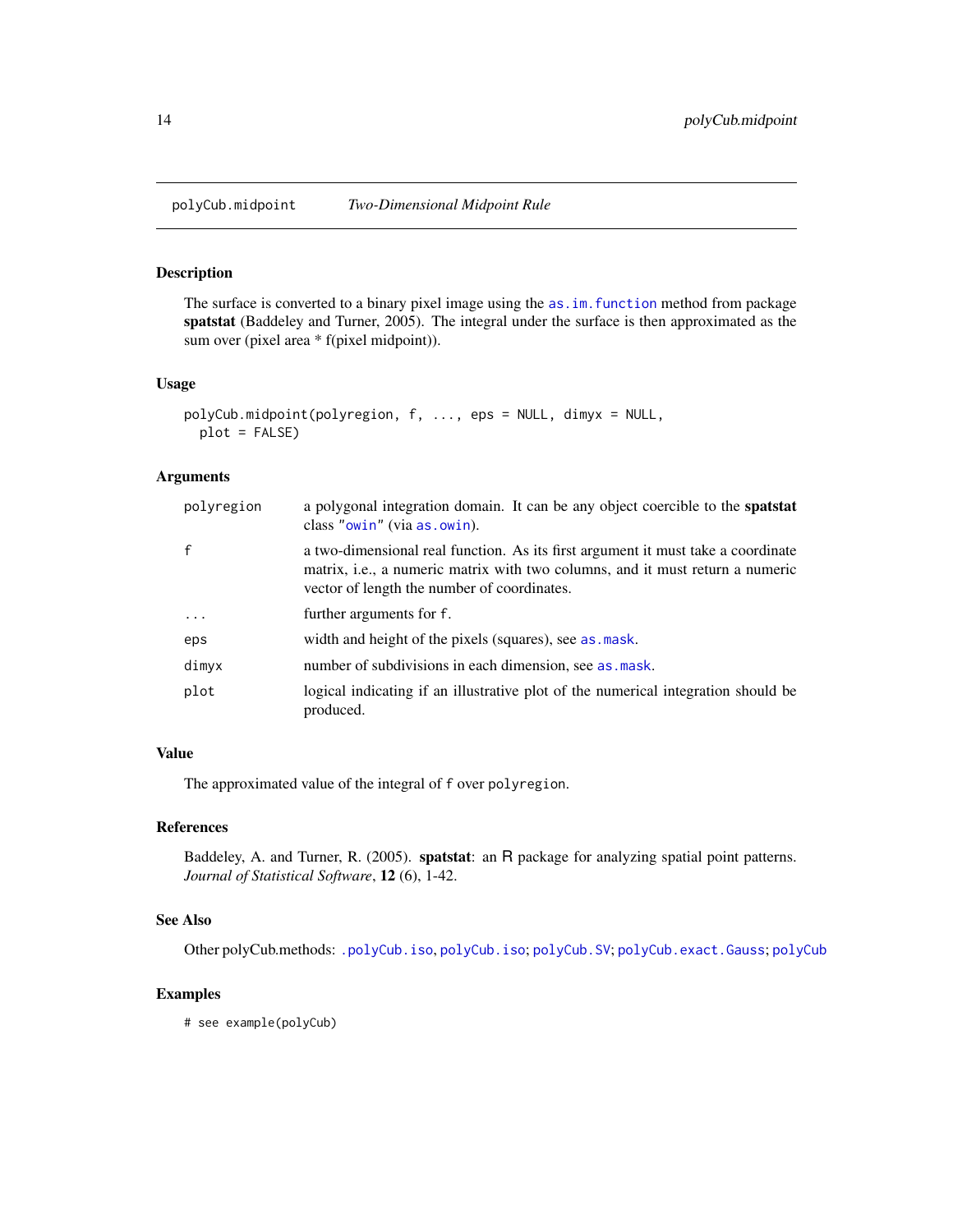<span id="page-14-1"></span><span id="page-14-0"></span>

Product Gauss cubature over polygons as proposed by Sommariva and Vianello (2007).

# Usage

```
polyCub.SV(polyregion, f, ..., nGQ = 20, alpha = NULL, rotation = FALSE,
 engine = "C", plot = FALSE)
```
# Arguments

| polyregion   | a polygonal domain. The following classes are supported: "owin", "gpc.poly",<br>"SpatialPolygons", "Polygons", and "Polygon" (for these we have an inter-<br>nal xylist method).                                                                                                                                                                                                                                                                         |
|--------------|----------------------------------------------------------------------------------------------------------------------------------------------------------------------------------------------------------------------------------------------------------------------------------------------------------------------------------------------------------------------------------------------------------------------------------------------------------|
| $\mathsf{f}$ | a two-dimensional real function (or NULL to only compute nodes and weights).<br>As its first argument it must take a coordinate matrix, i.e., a numeric matrix<br>with two columns, and it must return a numeric vector of length the number of<br>coordinates.                                                                                                                                                                                          |
|              | further arguments for f.                                                                                                                                                                                                                                                                                                                                                                                                                                 |
| nGO          | degree of the one-dimensional Gauss-Legendre quadrature rule (default: 20) as<br>implemented in function gauss quad of package statmod. Nodes and weights<br>up to nGQ=60 are cached in <b>polyCub</b> , for larger degrees <b>statmod</b> is required.                                                                                                                                                                                                  |
| alpha        | base-line of the (rotated) polygon at $x = \alpha$ (see Sommariva and Vianello (2007)<br>for an explication). If NULL (default), the midpoint of the x-range of each poly-<br>gon is chosen if no rotation is performed, and otherwise the $x$ -coordinate of<br>the rotated point "P" (see rotation). If f has its maximum value at the ori-<br>gin $(0,0)$ , e.g., the bivariate Gaussian density with zero mean, alpha = 0 is a<br>reasonable choice. |
| rotation     | logical (default: FALSE) or a list of points "P" and "Q" describing the preferred<br>direction. If TRUE, the polygon is rotated according to the vertices "P" and<br>"Q", which are farthest apart (see Sommariva and Vianello, 2007). For convex<br>polygons, this rotation guarantees that all nodes fall inside the polygon.                                                                                                                          |
| engine       | character string specifying the implementation to use. Up to <b>polyCub</b> ver-<br>sion 0.4-3, the two-dimensional nodes and weights were computed by R func-<br>tions and these are still available by setting engine = "R". The new C-<br>implementation is now the default (engine $=$ "C") and requires approximately<br>30% less computation time.                                                                                                 |
|              | The special setting engine = "C+reduce" will discard redundant nodes at $(0,0)$<br>with zero weight resulting from edges on the base-line $x = \alpha$ or orthogonal to it.<br>This extra cleaning is only worth its cost for computationally intensive functions<br>f over polygons which really have some edges on the baseline or parallel to the<br>x-axis. Note that the old R implementation does not have such unset zero nodes<br>and weights.   |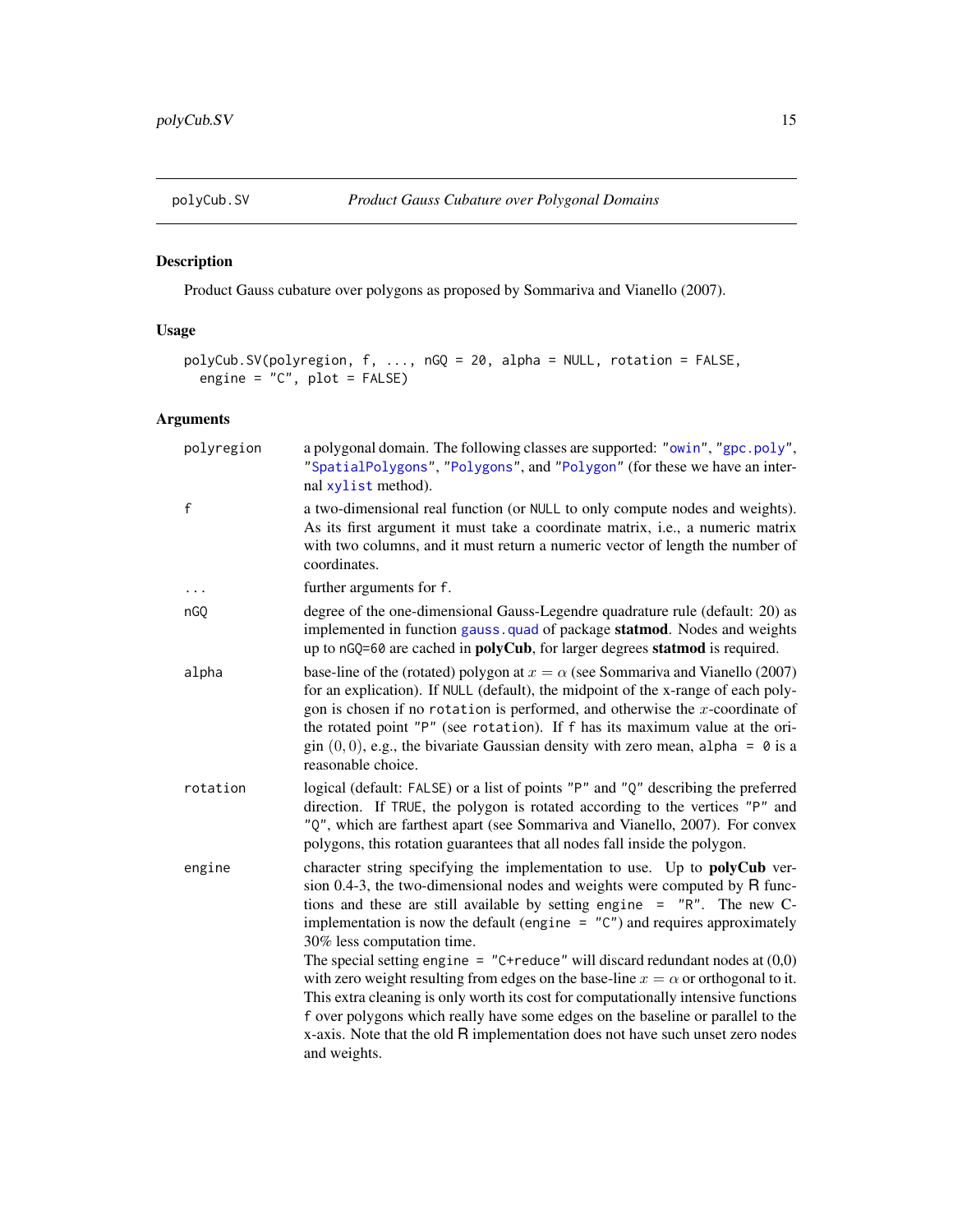<span id="page-15-0"></span>plot logical indicating if an illustrative plot of the numerical integration should be produced.

#### Value

The approximated value of the integral of f over polyregion.

In the case f = NULL, only the computed nodes and weights are returned in a list of length the number of polygons of polyregion, where each component is a list with nodes (a numeric matrix with two columns), weights (a numeric vector of length nrow(nodes)), the rotation angle, and alpha.

#### Author(s)

Sebastian Meyer

The product Gauss cubature is based on the original MATLAB implementation polygauss by Sommariva and Vianello (2007), which is available under the GNU GPL  $(>=2)$  license from [http:](http://www.math.unipd.it/~alvise/software.html) [//www.math.unipd.it/~alvise/software.html](http://www.math.unipd.it/~alvise/software.html).

#### References

Sommariva, A. and Vianello, M. (2007). Product Gauss cubature over polygons based on Green's integration formula. *Bit Numerical Mathematics*, 47 (2), 441-453.

#### See Also

Other polyCub.methods: [.polyCub.iso](#page-11-2), [polyCub.iso](#page-11-1); [polyCub.exact.Gauss](#page-9-1); [polyCub.midpoint](#page-13-1); [polyCub](#page-7-1)

#### Examples

# see example(polyCub)

<span id="page-15-1"></span>xylist *Convert Various Polygon Classes to a Simple List of Vertices*

#### Description

Different packages concerned with spatial data use different polygon specifications, which sometimes becomes very confusing (see Details below). To be compatible with the various polygon classes, package polyCub uses an S3 class "xylist", which represents polygons by their core feature only, a list of lists of vertex coordinates (see the "Value" section below). The generic function xylist can deal with the following polygon classes:

- ["owin"](#page-0-0) from package spatstat
- ["gpc.poly"](#page-0-0) from package rgeos (or gpclib)
- ["Polygons"](#page-0-0) from package sp (as well as ["Polygon"](#page-0-0) and ["SpatialPolygons"](#page-0-0))

The (somehow useless) default xylist-method does not perform any transformation but only ensures that the polygons are not closed (first vertex not repeated).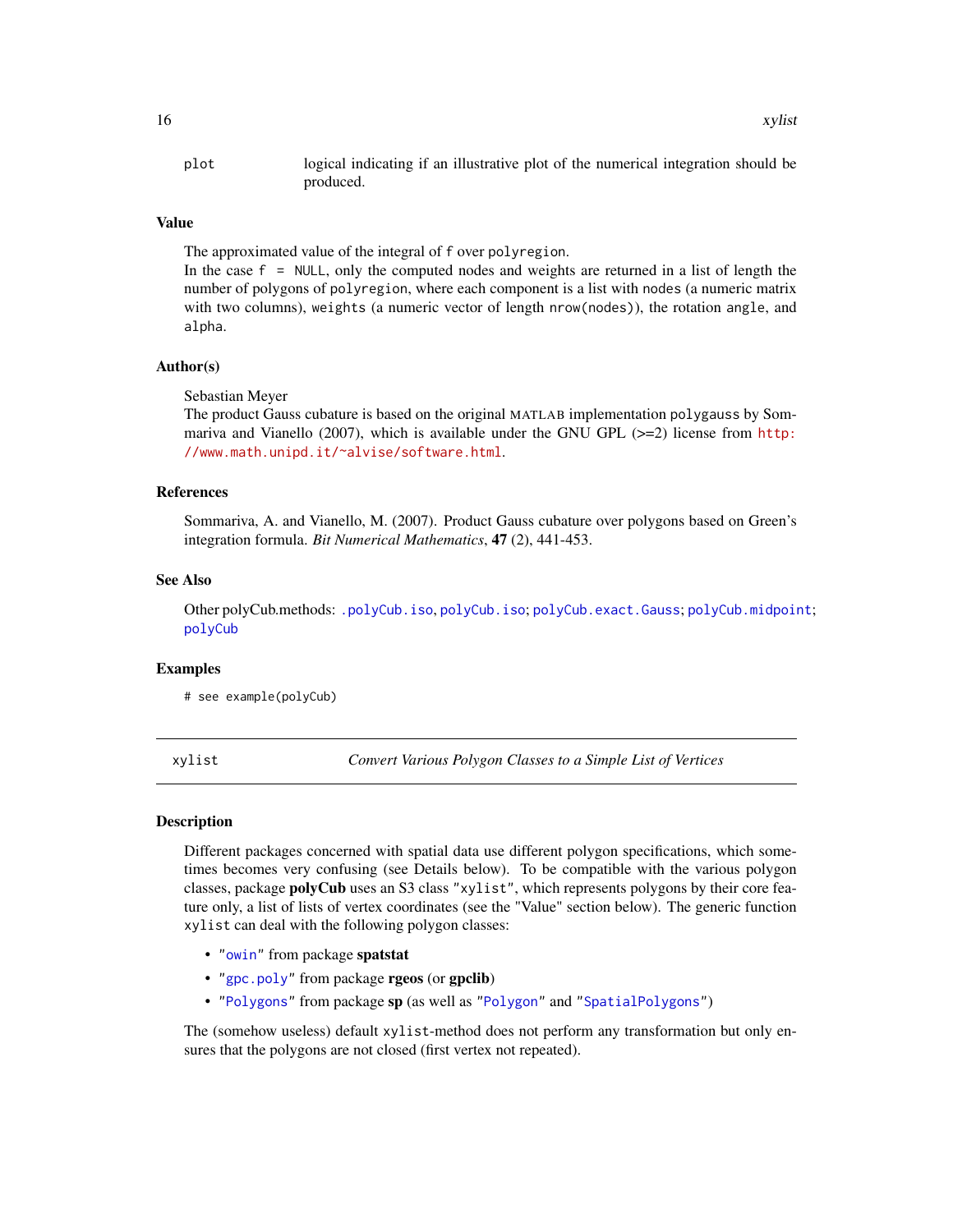#### xylist 17

# Usage

```
xylist(object, ...)
## S3 method for class 'owin'
xylist(object, ...)
## S3 method for class 'gpc.poly'
xylist(object, ...)
## S3 method for class 'SpatialPolygons'
xylist(object, reverse = TRUE, ...)
## S3 method for class 'Polygons'
xylist(object, reverse = TRUE, ...)
## S3 method for class 'Polygon'
xylist(object, reverse = TRUE, ...)
## Default S3 method:
xylist(object, ...)
```
#### Arguments

| object                  | an object of one of the supported spatial classes.                                 |
|-------------------------|------------------------------------------------------------------------------------|
| $\cdot$ $\cdot$ $\cdot$ | (unused) argument of the generic.                                                  |
| reverse                 | logical (TRUE) indicating if the vertex order of the sp classes should be reversed |
|                         | to get the xylist/owin convention.                                                 |

# Details

Different packages concerned with spatial data use different polygon specifications with respect to:

- do we repeat the first vertex?
- which direction represents holes?

Package overview:

sp: *Repeat* first vertex at the end (closed), anticlockwise = hole, clockwise = normal boundary

- spatstat: do *not repeat* first vertex, anticlockwise = normal boundary, clockwise = hole. This convention is also used in xylist.
- gpclib: Unfortunately, there seems to be no convention for the specification of polygons of class "gpc.poly".

#### Value

Applying xylist to a polygon object, one gets a simple list, where each component (polygon) is a list of "x" and "y" coordinates. These represent vertex coordinates following **spatstat's** "owin" convention (anticlockwise order without repeating any vertex). The opposite vertex order can be retained for the sp-classes by the non-default use with reverse=FALSE.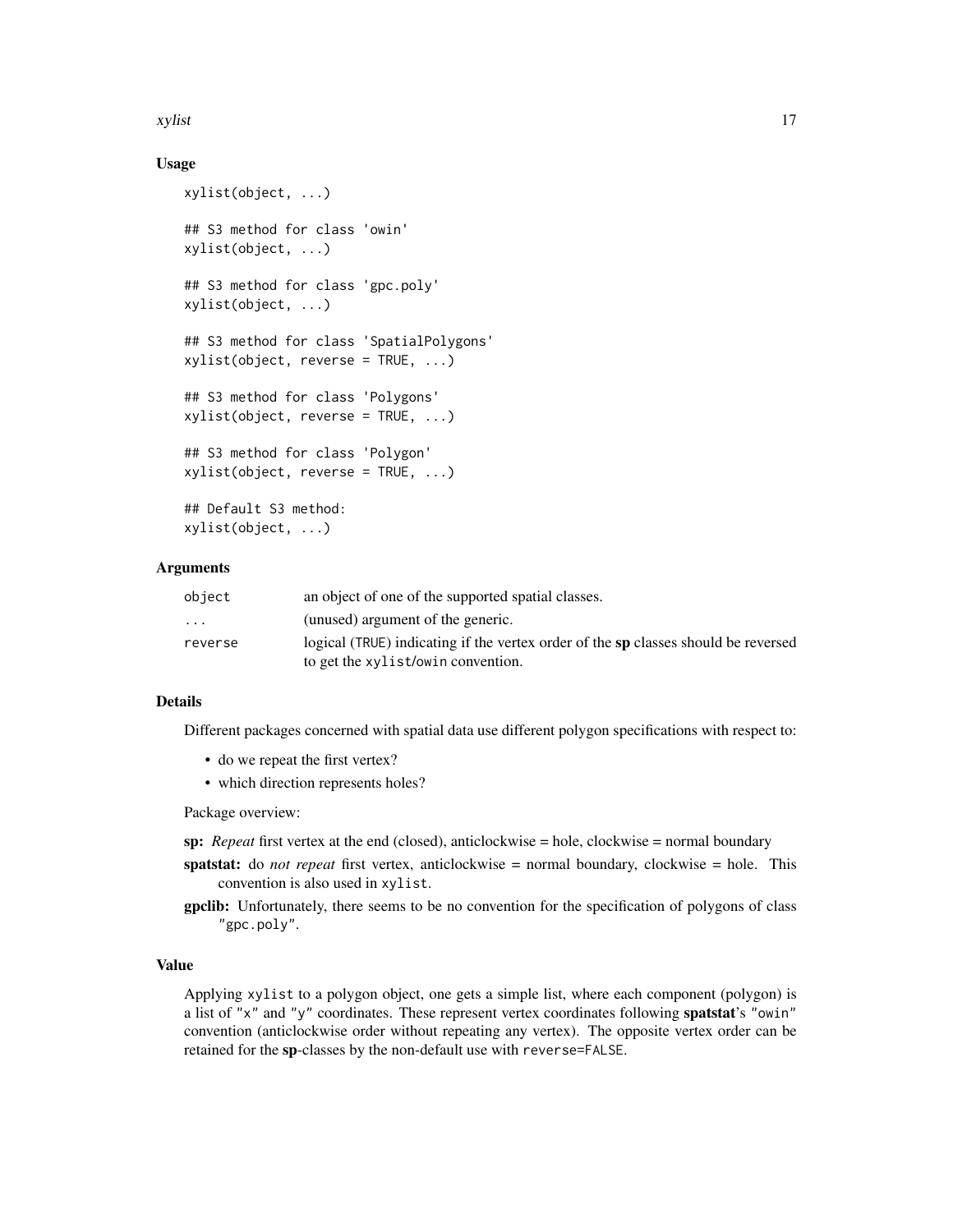# Author(s)

Sebastian Meyer